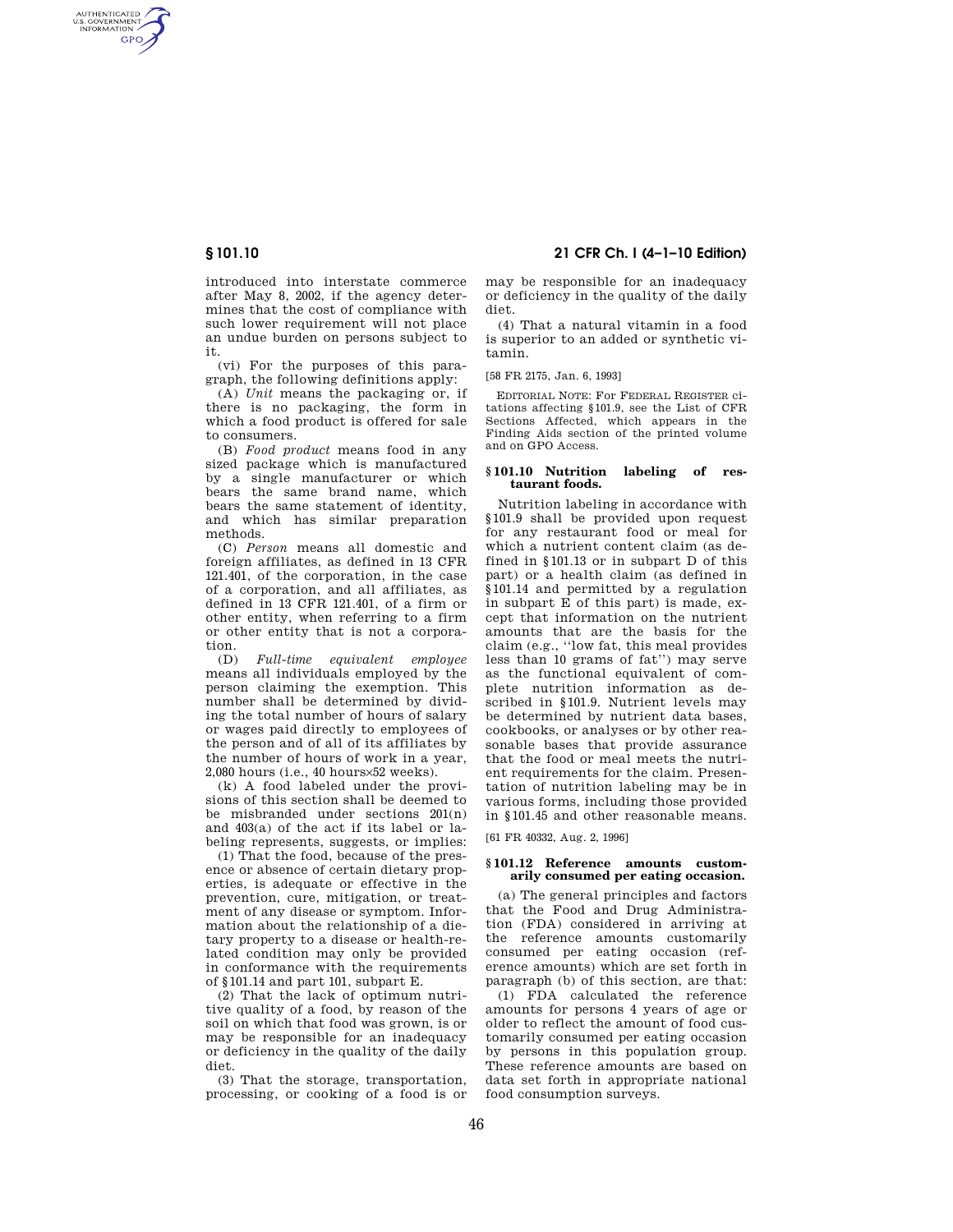(2) FDA calculated the reference amounts for an infant or child under 4 years of age to reflect the amount of food customarily consumed per eating occasion by infants up to 12 months of age or by children 1 through 3 years of age, respectively. These reference amounts are based on data set forth in appropriate national food consumption surveys. Such reference amounts are to be used only when the food is specially formulated or processed for use by an infant or by a child under 4 years of age.

(3) An appropriate national food consumption survey includes a large sample size representative of the demographic and socioeconomic characteristics of the relevant population group and must be based on consumption data under actual conditions of use.

(4) To determine the amount of food customarily consumed per eating occasion, FDA considered the mean, median, and mode of the consumed amount per eating occasion.

(5) When survey data were insufficient, FDA took various other sources of information on serving sizes of food into consideration. These other sources of information included:

(i) Serving sizes used in dietary guidance recommendations or recommended by other authoritative systems or organizations;

(ii) Serving sizes recommended in comments;

(iii) Serving sizes used by manufacturers and grocers; and

(iv) Serving sizes used by other countries.

(6) Because they reflect the amount customarily consumed, the reference amount and, in turn, the serving size declared on the product label are based on only the edible portion of food, and not bone, seed, shell, or other inedible components.

(7) The reference amount is based on the major intended use of the food (e.g., milk as a beverage and not as an addition to cereal).

(8) The reference amounts for products that are consumed as an ingredient of other foods, but that may also be consumed in the form in which they are purchased (e.g., butter), are based on use in the form purchased.

(9) FDA sought to ensure that foods that have similar dietary usage, product characteristics, and customarily consumed amounts have a uniform reference amount.

(b) The following reference amounts shall be used as the basis for determining serving sizes for specific products:

TABLE 1—REFERENCE AMOUNTS CUSTOMARILY CONSUMED PER EATING OCCASION: INFANT AND TODDLER FOODS 1,2,3,4

| Product category                                                                                                                           | Reference amount                                                                                | Label statement <sup>5</sup>                                                                                                                     |
|--------------------------------------------------------------------------------------------------------------------------------------------|-------------------------------------------------------------------------------------------------|--------------------------------------------------------------------------------------------------------------------------------------------------|
| Other cereal and grain products, dry ready-to-eat, e.g., ready-<br>to-eat cereals, cookies, teething biscuits, and toasts.                 | 7 g for infants and<br>20 g for toddlers<br>for ready-to-eat<br>cereals; 7 g for all<br>others. | $\cup$ cup $\left(\begin{array}{c} 0 \end{array}\right)$<br>$cup(s)$ $($ g)<br>cup(s) ( g) for ready-to-eat cereals;<br>piece(s) ( q) for others |
| Dinners, desserts, fruits, vegetables or soups, dry mix<br>Dinners, desserts, fruits, vegetables or soups, ready-to-serve,<br>junior type. | 110 g                                                                                           | $\text{tbsp(s)}\ (\text{g});\ \text{cup}\ \text{cup}(s)\ (\text{g})$<br>$cup(s)$ (g); $cup(s)$ (mL)                                              |
| Dinners, desserts, fruits, vegetables or soups, ready-to-serve,<br>strained type.                                                          | 60 g                                                                                            | $cup(s)$ ( $g)$ ; $cup(p(s)$ ( $mL)$                                                                                                             |
| Dinners, stews or soups for toddlers, ready-to-serve                                                                                       | 170 g<br>125 g<br>70 g<br>55 g<br>120 mL                                                        | $cup(s)$ ( $g$ ); $cup(p(s)$ ( $mL)$<br>$cup(s)$ ( g)<br>$cup(s)$ ( g)<br>$cup(s)$ ( g)<br>4 fl oz (120 mL)                                      |

<sup>1</sup> These values represent the amount of food customarily consumed per eating occasion and were primarily derived from the<br>1977–1978 and the 1987–1988 Nationwide Food Consumption Surveys conducted by the U.S. Department of

1977–1978 and the 1987–1988 Nationwide Food Consumption Surveys conducted by the U.S. Department of Agriculture.<br><sup>2</sup> Unless otherwise noted in the Reference amount column, the reference amounts are for the ready-to-serve o

pared for consumption (e.g., cooked).<br>ಿManufacturers are required to convert the reference amount to the label serving size in a household measure most appro-<br>priate to their specific product using the procedures in 21 CFR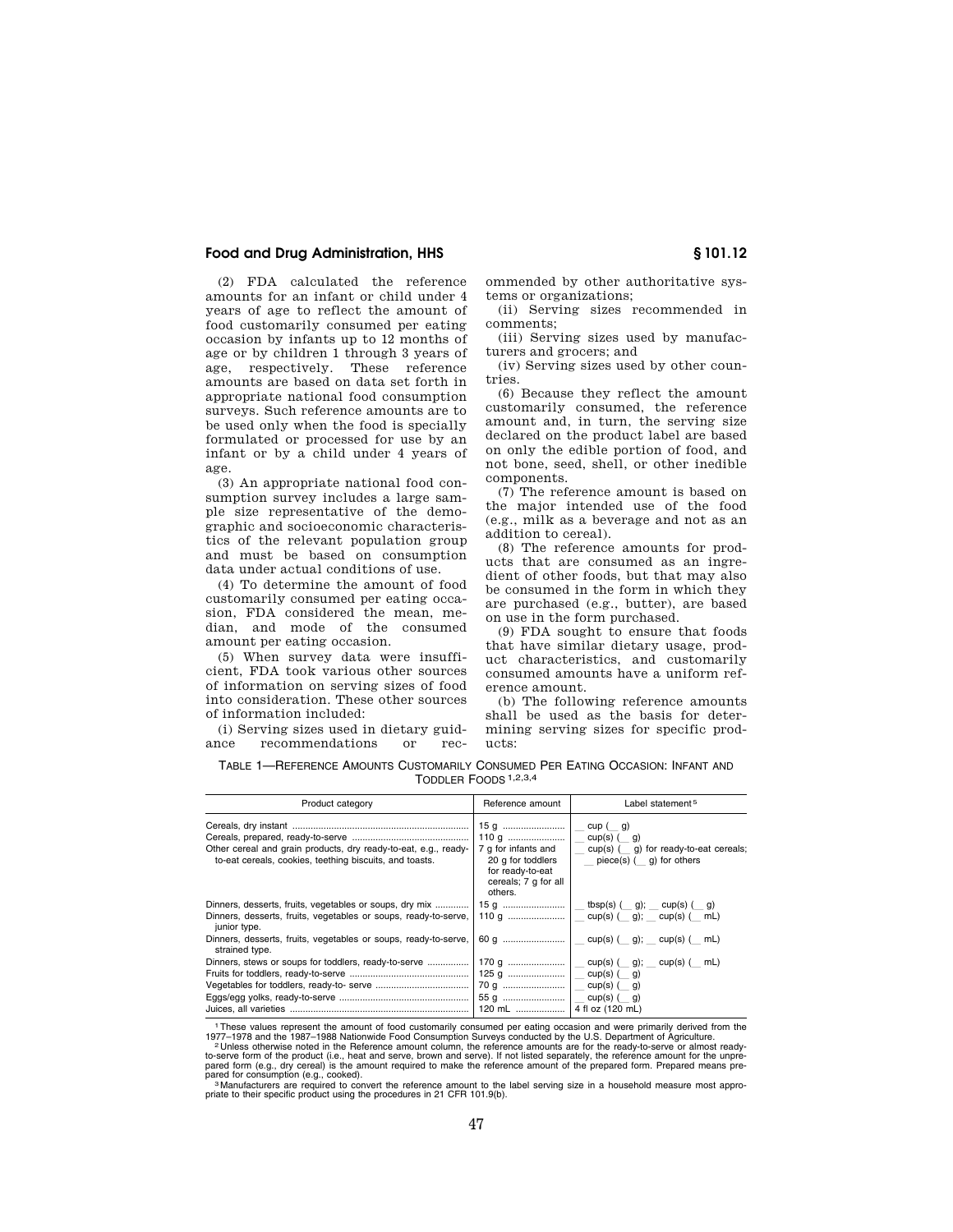## **§ 101.12 21 CFR Ch. I (4–1–10 Edition)**

-Copies of the list of products for each product category are available from the Office of Nutritional Products, Labeling and Di-<br>etary Supplements (HFS–800), Center for Food Safety and Applied Nutrition, Food and Drug Adm

Pkwy., College Park, MD 20740.<br>
<sup>5</sup>The label statements are meant to provide guidance to manufacturers on the presentation of serving size information on the<br>
label, but they are not required. The term "piece" is used as a

| TABLE 2-REFERENCE AMOUNTS CUSTOMARILY CONSUMED PER EATING OCCASION: GENERAL FOOD |
|----------------------------------------------------------------------------------|
| $S$ UPPLY 1,2,3,4                                                                |

| Product category                                                                                                                                                                                                                                                                                                                                                          | Reference amount                                                                          | Label statement <sup>5</sup>                                                                                                                                                  |
|---------------------------------------------------------------------------------------------------------------------------------------------------------------------------------------------------------------------------------------------------------------------------------------------------------------------------------------------------------------------------|-------------------------------------------------------------------------------------------|-------------------------------------------------------------------------------------------------------------------------------------------------------------------------------|
| Bakery products:<br>Biscuits, croissants, bagels, tortillas, soft bread sticks,                                                                                                                                                                                                                                                                                           | 55 g                                                                                      | $piece(s)$ $($ g)                                                                                                                                                             |
| soft pretzels, corn bread, hush puppies.<br>Breads (excluding sweet quick type), rolls                                                                                                                                                                                                                                                                                    | 50 g                                                                                      | piece(s) $($ g) for sliced bread and<br>distinct pieces (e.g., rolls); 2 oz (56 g/                                                                                            |
|                                                                                                                                                                                                                                                                                                                                                                           | <br>                                                                                      | _ inch slice) for unsliced bread<br>piece(s) ( g) for distinct pieces;                                                                                                        |
| Cakes, heavy weight (cheese cake; pineapple up-<br>side-down cake; fruit, nut, and vegetable cakes<br>with more than or equal to 35 percent of the fin-<br>ished weight as fruit, nuts, or vegetables or any of<br>these combined) <sup>6</sup> .                                                                                                                         | 125 g                                                                                     | fractional slice (g) for bulk<br>piece(s) $($ g) for distinct pieces<br>(e.g., sliced or individually packaged<br>products); fractional slice (g) for<br>large discrete units |
| Cakes, medium weight (chemically leavened cake<br>with or without icing or filling except those classi-<br>fied as light weight cake; fruit, nut, and vegetable<br>cake with less than 35 percent of the finished<br>weight as fruit, nuts, or vegetables or any of these<br>combined; light weight cake with icing; Boston<br>cream pie; cupcake; eclair; cream puff) 7. | 80 g                                                                                      | piece(s) ( g) for distinct pieces<br>(e.g., cupcake); fractional slice (<br>g) for large discrete units                                                                       |
| Cakes, light weight (angel food, chiffon, or sponge<br>cake without icing or filling) 8.                                                                                                                                                                                                                                                                                  | 55 g                                                                                      | piece(s) ( g) for distinct pieces<br>(e.g., sliced or individually packaged<br>products); __ fractional slice (_ g) for<br>large discrete units                               |
| Coffee cakes, crumb cakes, doughnuts, Danish,<br>sweet rolls, sweet quick type breads, muffins,<br>toaster pastries.                                                                                                                                                                                                                                                      | 55 g                                                                                      | piece(s) ( g) for sliced bread and<br>distinct pieces (e.g., doughnut); 2 oz<br>(56 g/visual unit of measure) for bulk<br>products (e.g., unsliced bread)                     |
| Crackers that are usually not used as snack, melba<br>toast, hard bread sticks, ice cream cones <sup>9</sup> .                                                                                                                                                                                                                                                            | 30 g                                                                                      | $piece(s)$ (g)<br>$piece(s)$ $($ g)                                                                                                                                           |
| Crackers that are usually used as snacks                                                                                                                                                                                                                                                                                                                                  | 30 g<br>7 g                                                                               | $piece(s)$ $\qquad$ g)<br>$tbsp(s)$ ( g); _ cup(s) ( g); _<br>$piece(s)$ $\qquad$ g) for large pieces                                                                         |
|                                                                                                                                                                                                                                                                                                                                                                           | 110 g prepared for<br>french toast and<br>pancakes; 40 g<br>dry mix for variety<br>mixes. | $piece(s)$ ( g); $cup(s)$ ( g) for<br>dry mix                                                                                                                                 |
| Grain-based bars with or without filling or coating,<br>e.g., breakfast bars, granola bars, rice cereal bars.                                                                                                                                                                                                                                                             | 40 g<br>                                                                                  | $piece(s)$ $($ g)                                                                                                                                                             |
| Pies, cobblers, fruit crisps, turnovers, other pastries                                                                                                                                                                                                                                                                                                                   | 125 g                                                                                     | piece(s) (g) for distinct pieces;<br>fractional slice ( g) for large discrete<br>units                                                                                        |
|                                                                                                                                                                                                                                                                                                                                                                           | 1/6 of 8 inch crust;<br>1/8 of 9 inch crust.                                              | 1/6 of 8 inch crust $($ g); 1/8 of 9 inch<br>crust $(g)$                                                                                                                      |
|                                                                                                                                                                                                                                                                                                                                                                           | 55 g<br>30 g<br>85 g                                                                      | fractional slice (g)<br>shell(s) $($ g)<br>$\_$ piece(s) $($ g)                                                                                                               |
| Beverages:                                                                                                                                                                                                                                                                                                                                                                |                                                                                           |                                                                                                                                                                               |
| Carbonated and noncarbonated beverages, wine<br>coolers, water.                                                                                                                                                                                                                                                                                                           | 240 mL                                                                                    | 8 fl oz (240 mL)                                                                                                                                                              |
| Coffee or tea, flavored and sweetened<br>Cereal and Other Grain Products:                                                                                                                                                                                                                                                                                                 | 240 mL prepared                                                                           | 8 fl oz (240 mL)                                                                                                                                                              |
| Breakfast cereals (hot cereal type), hominy grits                                                                                                                                                                                                                                                                                                                         | 1 cup prepared; 40<br>g plain dry cereal;<br>55 g flavored,<br>sweetened dry<br>cereal.   | cup(s) (g)                                                                                                                                                                    |
| Breakfast cereals, ready-to-eat, weighing less than 20<br>g per cup, e.g., plain puffed cereal grains.                                                                                                                                                                                                                                                                    |                                                                                           |                                                                                                                                                                               |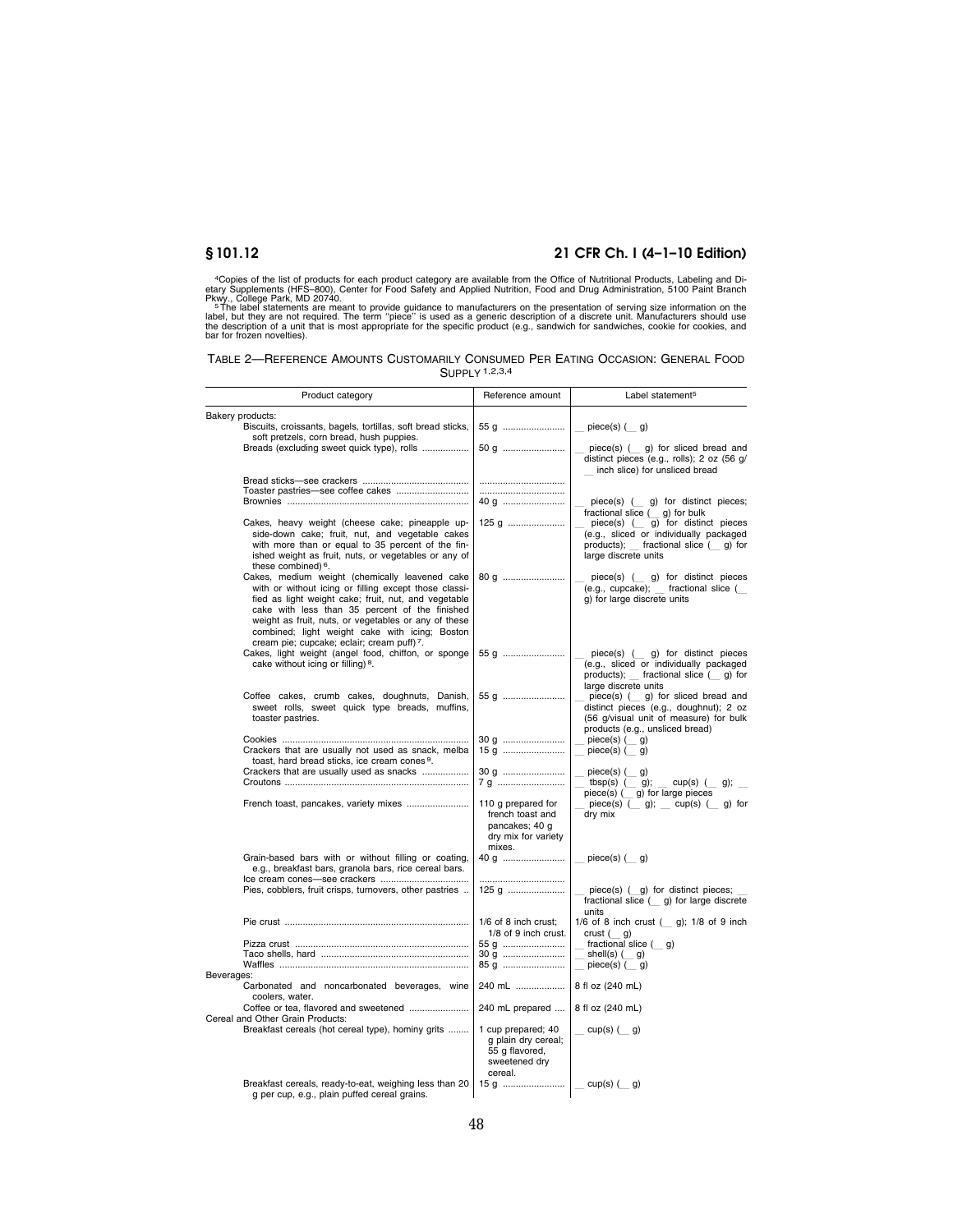| TABLE 2-REFERENCE AMOUNTS CUSTOMARILY CONSUMED PER EATING OCCASION: GENERAL FOOD |                                      |  |  |
|----------------------------------------------------------------------------------|--------------------------------------|--|--|
|                                                                                  | SUPPLY <sup>1,2,3,4</sup> —Continued |  |  |

| Product category                                                                                                                 | Reference amount                                                                                  | Label statement <sup>5</sup>                                                                                                                                                                                                                                                                      |
|----------------------------------------------------------------------------------------------------------------------------------|---------------------------------------------------------------------------------------------------|---------------------------------------------------------------------------------------------------------------------------------------------------------------------------------------------------------------------------------------------------------------------------------------------------|
| Breakfast cereals, ready-to-eat weighing 20 g or<br>more but less than 43 q per cup; high fiber cereals                          | 30 g                                                                                              | $cup(s)$ $($ g)                                                                                                                                                                                                                                                                                   |
| containing 28 g or more of fiber per 100 g.<br>Breakfast cereals, ready-to-eat, weighing 43 g or<br>more per cup; biscuit types. | 55 g                                                                                              | piece(s) ( g) for large distinct<br>pieces (e.g., biscuit type); cup(s) (<br>g) for all others                                                                                                                                                                                                    |
|                                                                                                                                  | 15 g                                                                                              |                                                                                                                                                                                                                                                                                                   |
|                                                                                                                                  | 30 g                                                                                              | $\begin{array}{l} \text{tbsp(s)} \; (\underline{\hspace{0.3cm}} 9); \; \underline{\hspace{0.3cm}} \text{cup}(s) \; (\underline{\hspace{0.3cm}} 9) \\ \text{tbsp(s)} \; (\underline{\hspace{0.3cm}} 9); \; \underline{\hspace{0.3cm}} \text{cup}(s) \; (\underline{\hspace{0.3cm}} 9) \end{array}$ |
|                                                                                                                                  | 140 g prepared; 45<br>g dry.                                                                      | $cup(s)$ $($ g)                                                                                                                                                                                                                                                                                   |
|                                                                                                                                  | 140 g prepared; 55<br>g dry.                                                                      | $cup(s)$ $\qquad$ g);  piece(s) $\qquad$ g) for<br>large pieces (e.g., large shells or<br>lasagna noodles) or 2 oz (56 g/visual<br>unit of measure) for dry bulk products<br>(e.g., spaghetti)                                                                                                    |
| Pastas, dry, ready-to-eat, e.g., fried canned chow<br>mein noodles.                                                              | 25 g                                                                                              | $cup(s)$ $($ g)                                                                                                                                                                                                                                                                                   |
| Starches, e.g., cornstarch, potato starch, tapioca, etc.                                                                         |                                                                                                   | $tbsp$ (g)                                                                                                                                                                                                                                                                                        |
|                                                                                                                                  | 100 g                                                                                             | $cup(s)$ $($ g)                                                                                                                                                                                                                                                                                   |
| Dairy Products and Substitutes:                                                                                                  |                                                                                                   |                                                                                                                                                                                                                                                                                                   |
|                                                                                                                                  | 110 g                                                                                             | $cup$ $\qquad g)$                                                                                                                                                                                                                                                                                 |
| Cheese used primarily as ingredients, e.g., dry cot-<br>tage cheese, ricotta cheese.                                             | 55 g                                                                                              | $cup$ $\qquad$ g)                                                                                                                                                                                                                                                                                 |
| Cheese, grated hard, e.g., Parmesan, Romano                                                                                      | 5 g                                                                                               | $tbsp$ ( g)                                                                                                                                                                                                                                                                                       |
| Cheese, all others except those listed as separate<br>categories-includes cream cheese and cheese<br>spread.                     | 30 g                                                                                              | piece(s) ( g) for distinct pieces;<br>$tbsp(s)$ (g) for cream cheese and<br>cheese spread; 1 oz (28 g/visual unit<br>of measure) for bulk                                                                                                                                                         |
| Cheese sauce-see sauce category.                                                                                                 |                                                                                                   |                                                                                                                                                                                                                                                                                                   |
| Cream or cream substitutes, fluid                                                                                                | 15 mL                                                                                             | 1 tbsp (15 mL)                                                                                                                                                                                                                                                                                    |
| Cream or cream substitutes, powder                                                                                               | 2 g                                                                                               | $tsp$ (g)                                                                                                                                                                                                                                                                                         |
|                                                                                                                                  | 30 mL                                                                                             | 2 tbsp (30 mL)                                                                                                                                                                                                                                                                                    |
|                                                                                                                                  | 120 mL                                                                                            | 1/2 cup (120 mL); 4 fl oz (120 mL)                                                                                                                                                                                                                                                                |
|                                                                                                                                  | $30$ mL                                                                                           | 2 tbsp (30 mL)                                                                                                                                                                                                                                                                                    |
|                                                                                                                                  | 30 mL                                                                                             | 2 tbsp (30 mL)                                                                                                                                                                                                                                                                                    |
| Milk, milk-based drinks, e.g., instant breakfast, meal<br>replacement, cocoa.                                                    | 240 mL                                                                                            | 1 cup (240 mL); 8 fl oz (240 mL)                                                                                                                                                                                                                                                                  |
| Shakes or shake substitutes, e.g., dairy shake mixes,<br>fruit frost mixes.                                                      | 240 mL                                                                                            | 1 cup (240 mL); 8 fl oz (240 mL)                                                                                                                                                                                                                                                                  |
|                                                                                                                                  | 30 g                                                                                              | tbsp $($ g)                                                                                                                                                                                                                                                                                       |
|                                                                                                                                  | 225 g                                                                                             | $cup ($ g)                                                                                                                                                                                                                                                                                        |
| Desserts:                                                                                                                        |                                                                                                   |                                                                                                                                                                                                                                                                                                   |
| Ice cream, ice milk, frozen yogurt, sherbet: all types,<br>bulk and novelties (e.g., bars, sandwiches, cones).                   | 1/2 cup-includes the<br>volume for coat-<br>ings and wafers<br>for the novelty<br>type varieties. | piece(s) (g) for individually<br>wrapped or packaged products; 1/2<br>cup ( g) for others                                                                                                                                                                                                         |
| Frozen flavored and sweetened ice and pops, frozen<br>fruit juices: all types, bulk and novelties (e.g., bars,                   | 85 g                                                                                              | piece(s) ( g) for individually<br>wrapped or packaged products;                                                                                                                                                                                                                                   |
| cups).                                                                                                                           |                                                                                                   | $cup(s)$ $\qquad$ g) for others                                                                                                                                                                                                                                                                   |
|                                                                                                                                  | 1 cup<br>1/2 cup                                                                                  | 1 cup $($ g)<br>piece(s) ( g) for distinct unit (e.g.,<br>individually packaged products); 1/2<br>$cup$ $\qquad$ g) for bulk                                                                                                                                                                      |
| Dessert Toppings and Fillings:                                                                                                   |                                                                                                   |                                                                                                                                                                                                                                                                                                   |
| Other dessert toppings, e.g., fruits, syrups, spreads,<br>marshmallow cream, nuts, dairy and nondairy<br>whipped toppings.       | 35 g<br>2 tbsp                                                                                    | $tbsp(s)$ $\qquad$ g)<br>2 tbsp ( g); 2 tbsp (30 mL)                                                                                                                                                                                                                                              |
| Egg and Egg Sustitutes:                                                                                                          | 85 g                                                                                              | $cup(s)$ $($ g)                                                                                                                                                                                                                                                                                   |
| Egg mixtures, e.g., egg foo young, scrambled eggs,<br>omelets.                                                                   | 110 g                                                                                             | piece(s) ( g) for discrete pieces;<br>$cup(s)$ (g)                                                                                                                                                                                                                                                |
|                                                                                                                                  | 50 g<br>An amount to make                                                                         | 1 large, medium, etc. (g)<br>$cup(s)$ $\qquad$ g); $\qquad$ $cup(s)$ $\qquad$ mL)                                                                                                                                                                                                                 |
|                                                                                                                                  | 1 large $(50 g)$ egg.                                                                             |                                                                                                                                                                                                                                                                                                   |
| Fats and Oils:                                                                                                                   |                                                                                                   |                                                                                                                                                                                                                                                                                                   |
|                                                                                                                                  | 1 tbsp                                                                                            | 1 tbsp (g); 1 tbsp (15 mL)                                                                                                                                                                                                                                                                        |
|                                                                                                                                  | 2 g                                                                                               | $tsp(s)$ ( $g$ )                                                                                                                                                                                                                                                                                  |
|                                                                                                                                  |                                                                                                   | $tbsp$ ( $g$ ); $tbsp$ ( $mL$ )                                                                                                                                                                                                                                                                   |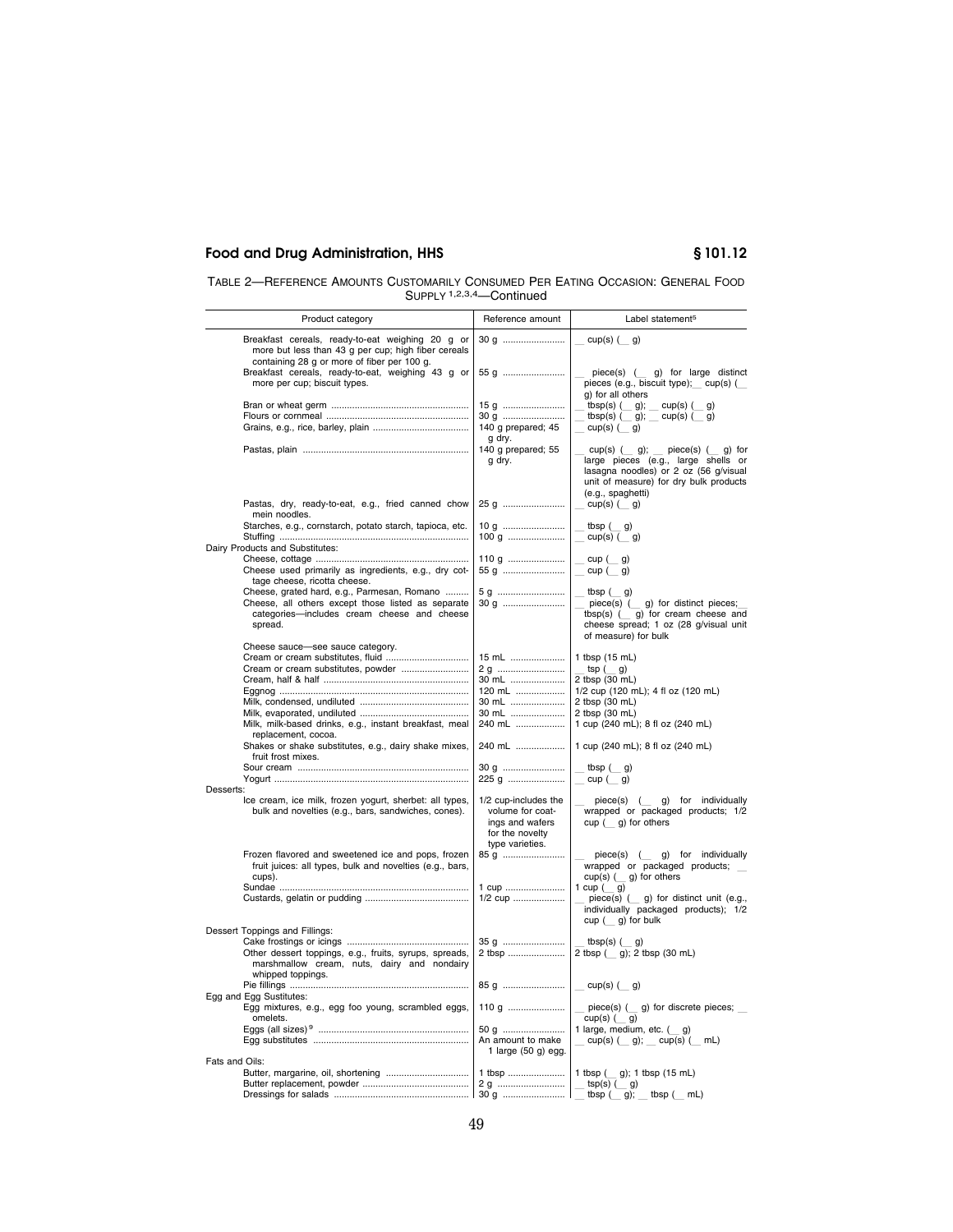# **§ 101.12 21 CFR Ch. I (4–1–10 Edition)**

| TABLE 2—REFERENCE AMOUNTS CUSTOMARILY CONSUMED PER EATING OCCASION: GENERAL FOOD |  |                                      |  |  |  |
|----------------------------------------------------------------------------------|--|--------------------------------------|--|--|--|
|                                                                                  |  | SUPPLY <sup>1,2,3,4</sup> —Continued |  |  |  |

| Product category                                                                                           | Reference amount                                                                                                                 | Label statement <sup>5</sup>                                                                                                                                                                                                                                |
|------------------------------------------------------------------------------------------------------------|----------------------------------------------------------------------------------------------------------------------------------|-------------------------------------------------------------------------------------------------------------------------------------------------------------------------------------------------------------------------------------------------------------|
| Mayonnaise, sandwich spreads, mayonnaise-type<br>dressings.                                                | 15 g                                                                                                                             | tbsp $($ g)                                                                                                                                                                                                                                                 |
| Fish, Shellfish, Game Meats <sup>10</sup> , and Meat or Poultry Sub-<br>stitutes:                          | 0.25 g                                                                                                                           | About _ seconds spray (_ g)                                                                                                                                                                                                                                 |
| Bacon substitutes, canned anchovies, 11 anchovy<br>pastes, caviar.                                         | 15 g                                                                                                                             | piece(s) ( g) for discrete pieces;<br>$tbsp(s)$ ( $\_$ g) for others                                                                                                                                                                                        |
| Entrees with sauce, e.g., fish with cream sauce,<br>shrimp with lobster sauce.                             | 30 g<br>140 g cooked                                                                                                             | $piece(s)$ (g)<br>cup(s) ( g); 5 oz (140 g/visual unit<br>of measure) if not measurable by cup                                                                                                                                                              |
| Entrees without sauce, e.g., plain or fried fish and<br>shellfish, fish and shellfish cake.                | 85 g cooked; 110 g<br>uncooked <sup>12</sup> .                                                                                   | piece(s) ( g) for discrete pieces;<br>cup(s) $($ g); $_$ oz $($ g/visual unit of<br>measure) if not measurable by cup <sup>13</sup>                                                                                                                         |
| Fish, shellfish or game meat <sup>10</sup> , canned <sup>11</sup>                                          | 55 g                                                                                                                             | piece(s) ( g) for discrete pieces;<br>$cup(s)$ ( g); 2 oz (56 g/ cup) for<br>products that are difficult to measure<br>the g weight of cup measure (e.g.,<br>tuna); $2 oz (56 g/$ pieces) for prod-<br>ucts that naturally vary in size (e.g.,<br>sardines) |
| Substitute for luncheon meat, meat spreads, Cana-<br>dian bacon, sausages and frankfurters.                | 55 g                                                                                                                             | piece(s) ( g) for distinct pieces<br>$(e.g., slices, links);$ $cup(s)$ $( g); 2$<br>oz (56 g/visual unit of measure) for<br>nondiscrete bulk product                                                                                                        |
| Smoked or pickled <sup>11</sup> fish, shellfish, or game meat <sup>10</sup> ;<br>fish or shellfish spread. | 55 g                                                                                                                             | piece(s) (g) for distinct pieces<br>(e.g., slices, links) or $\_\_$ cup(s) $\_\_$ g);<br>2 oz (56 g/visual unit of measure) for<br>nondiscrete bulk product                                                                                                 |
| Substitutes for bacon bits-see miscellaneous cat-<br>egory.<br>Fruits and Fruit Juices:                    |                                                                                                                                  |                                                                                                                                                                                                                                                             |
|                                                                                                            | 30 g                                                                                                                             | $piece(s)$ $\qquad \qquad$ g)                                                                                                                                                                                                                               |
| Dehydrated fruits-see snacks category                                                                      |                                                                                                                                  |                                                                                                                                                                                                                                                             |
|                                                                                                            | 40 g                                                                                                                             | piece(s) ( g) for large pieces (e.g.,<br>dates, figs, prunes); _ cup(s) (_ g)<br>for small pieces (e.g., raisins)                                                                                                                                           |
| Fruits for garnish or flavor, e.g., maraschino cher-<br>$ries11$ .                                         | 4 g                                                                                                                              | 1 cherry $(g)$                                                                                                                                                                                                                                              |
| Fruit relishes, e.g., cranberry sauce, cranberry relish<br>Fruits used primarily as ingredients, avocado   | 70 g<br>30 g                                                                                                                     | $cup(s)$ $\qquad g)$<br>See footnote 13                                                                                                                                                                                                                     |
| Fruits used primarily as ingredients, others (cran-<br>berries, lemon, lime).                              | 55 g                                                                                                                             | piece(s) (g) for large fruits;<br>cup(s) (g) for small fruits measur-<br>able by cup <sup>13</sup>                                                                                                                                                          |
|                                                                                                            | 280 g                                                                                                                            | See footnote 13                                                                                                                                                                                                                                             |
| All other fruits (except those listed as separate cat-<br>egories), fresh, canned, or frozen.              | 140 g                                                                                                                            | piece(s) ( g) for large pieces (e.g.,<br>strawberries, prunes, apricots, etc.);<br>$cup(s)$ ( $g)$ for small pieces (e.g.,<br>blueberries, raspberries, etc.) 13                                                                                            |
|                                                                                                            | 240 mL                                                                                                                           | 8 fl oz (240 mL)                                                                                                                                                                                                                                            |
| Juices used as ingredients, e.g., lemon juice, lime<br>juice.<br>Legumes:                                  | 5 mL                                                                                                                             | 1 tsp $(5 mL)$                                                                                                                                                                                                                                              |
|                                                                                                            | 85 g                                                                                                                             | piece(s) ( g) for discrete pieces; 3<br>oz (84 g/visual unit of measure) for<br>bulk products                                                                                                                                                               |
| Miscellaneous Category:                                                                                    | 130 g for beans in<br>sauce or canned<br>in liquid and<br>refried beans pre-<br>pared; 90 g for<br>others prepared;<br>35 g dry. | $cup ($ g)                                                                                                                                                                                                                                                  |
| Baking powder, baking soda, pectin                                                                         | 0.6 g                                                                                                                            | $\mathsf{tsp}$ ( $\qquad$ g)                                                                                                                                                                                                                                |
| Baking decorations, e.g., colored sugars and sprin-<br>kles for cookies, cake decorations.                 | 1 tsp or 4 g if not<br>measurable by<br>teaspoon.                                                                                | piece(s) (g) for discrete pieces; 1<br>$\text{tsp}$ (g)                                                                                                                                                                                                     |
|                                                                                                            |                                                                                                                                  | $tbsp(s)$ $\qquad g)$ ; cup(s) $\qquad g)$                                                                                                                                                                                                                  |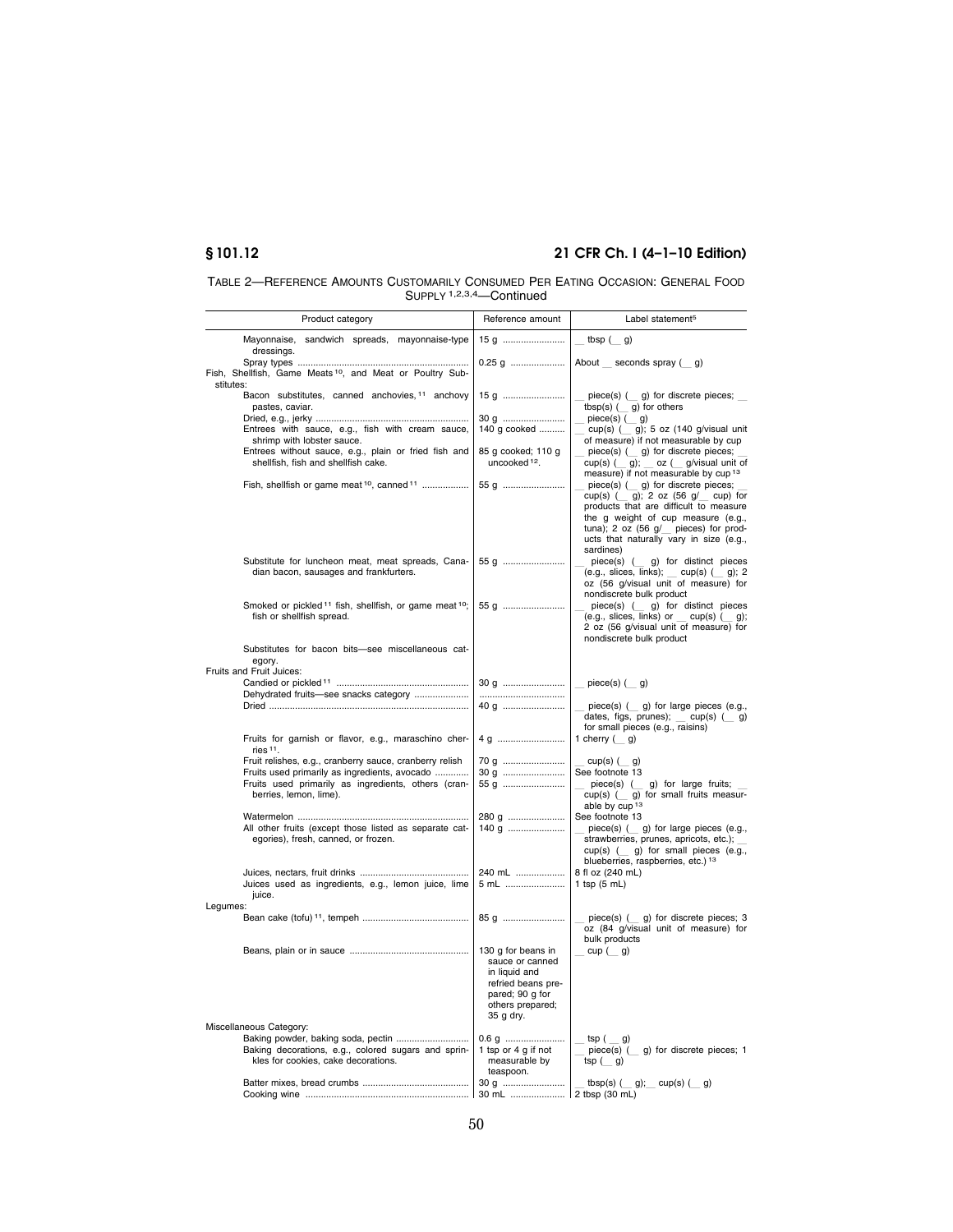| TABLE 2-REFERENCE AMOUNTS CUSTOMARILY CONSUMED PER EATING OCCASION: GENERAL FOOD |  |                                      |  |  |  |
|----------------------------------------------------------------------------------|--|--------------------------------------|--|--|--|
|                                                                                  |  | SUPPLY <sup>1,2,3,4</sup> —Continued |  |  |  |

| Product category                                                                                                                                                                     | Reference amount                                                                                                                                                                                                                         | Label statement <sup>5</sup>                                                                                                                                  |
|--------------------------------------------------------------------------------------------------------------------------------------------------------------------------------------|------------------------------------------------------------------------------------------------------------------------------------------------------------------------------------------------------------------------------------------|---------------------------------------------------------------------------------------------------------------------------------------------------------------|
|                                                                                                                                                                                      | The maximum<br>amount rec-<br>ommended, as<br>appropriate, on<br>the label for con-<br>sumption per eat-<br>ing occasion, or,<br>in the absence of<br>recommendations,<br>1 unit, e.g., tablet,<br>capsule, packet,<br>teaspoonsful, etc | capsule(s),<br>tablet(s),<br>packet(s),<br>$tsp(s)$ $\qquad$ g), etc.                                                                                         |
|                                                                                                                                                                                      | Amount to make<br>240 mL drink<br>(without ice).                                                                                                                                                                                         | fl oz $(mL)$                                                                                                                                                  |
| Meat, poultry and fish coating mixes, dry; seasoning<br>mixes, dry, e.g., chili seasoning mixes, pasta salad<br>seasoning mixes.                                                     | 3 g<br>Amount to make<br>one reference<br>amount of final<br>dish.                                                                                                                                                                       | $piece(s)$ $($ g)<br>$tsp(s)$ ( $g$ ); $bsp(s)$ ( $g$ )                                                                                                       |
| Salad and potato toppers, e.g., salad crunchies,                                                                                                                                     | 7 g                                                                                                                                                                                                                                      | $tbsp(s)$ $\qquad g)$                                                                                                                                         |
| salad crispins, substitutes for bacon bits.<br>Salt, salt substitutes, seasoning salts (e.g., garlic salt)                                                                           | 1/4 tsp                                                                                                                                                                                                                                  | $1/4$ tsp $($ g); piece(s) $($ g) for dis-<br>crete pieces (e.g., individually pack-<br>aged products)                                                        |
| Spices, herbs (other than dietary supplements)<br>Mixed Dishes:                                                                                                                      | $1/4$ tsp or 0.5 g if<br>not measurable<br>by teaspoon.                                                                                                                                                                                  | 1/4 tsp $($ g);  piece(s) $($ g) if not<br>measurable by teaspoons (e.g., bay<br>leaf)                                                                        |
| Measurable with cup, e.g., casseroles, hash, maca-<br>roni and cheese, pot pies, spaghetti with sauce,<br>stews, etc                                                                 | 1 cup                                                                                                                                                                                                                                    | 1 cup $(g)$                                                                                                                                                   |
| Not measurable with cup, e.g., burritos, egg rolls, en-<br>chiladas, pizza, pizza rolls, quiche, all types of<br>sandwiches.                                                         | 140 g, add 55 g for<br>products with<br>gravy or sauce<br>topping, e.g., en-<br>chilada with<br>cheese sauce,<br>crepe with white<br>sauce 14.                                                                                           | piece(s) ( g) for discrete pieces;<br>fractional slice $($ g) for large discrete<br>units                                                                     |
| Nuts and Seeds:                                                                                                                                                                      |                                                                                                                                                                                                                                          |                                                                                                                                                               |
| Nuts, seeds, and mixtures, all types: sliced, chopped,<br>slivered, and whole.                                                                                                       | 30 g                                                                                                                                                                                                                                     | piece(s) $($ g) for large pieces (e.g.,<br>unshelled nuts); tbsp(s) $($ g) ;<br>cup(s) ( g) for small pieces (e.g.,<br>peanuts, sunflower seeds)              |
| Potatoes and Sweet Potatoes/Yams:                                                                                                                                                    | 2 tbsp                                                                                                                                                                                                                                   | 2 tbsp $($ g)<br>$tbsp(s)$ $\qquad g$ ); $\qquad$ cup $\qquad q$ )                                                                                            |
| French fries, hash browns, skins, or pancakes                                                                                                                                        | 70 g prepared; 85 g<br>for frozen unpre-<br>pared french fries.                                                                                                                                                                          | piece(s) $($ g) for large distinct<br>pieces (e.g., patties, skins); 2.5 oz (70<br>g/ pieces) for prepared fries; 3 oz<br>(84 g/ pieces) for unprepared fries |
|                                                                                                                                                                                      | 140 g                                                                                                                                                                                                                                    | piece(s) ( g) for discrete pieces<br>(e.g., stuffed potato);<br>$cup(s)$ $\begin{pmatrix} 0 \\ 0 \end{pmatrix}$                                               |
|                                                                                                                                                                                      | 110 g for fresh or<br>frozen; 125 g for<br>vacuum packed;<br>160 g for canned<br>in liquid.                                                                                                                                              | piece(s) ( g) for discrete pieces;<br>cup(s) ( g) for sliced or chopped<br>products                                                                           |
| Salads:                                                                                                                                                                              |                                                                                                                                                                                                                                          |                                                                                                                                                               |
| All other salads, e.g., egg, fish, shellfish, bean, fruit,<br>or vegetable salads.<br>Sauces, Dips, Gravies and Condiments:                                                          | 120 g<br>140 g<br>100 g                                                                                                                                                                                                                  | $cup$ $\qquad$ g)<br>$cup(s)$ $\qquad \qquad$ g)<br>$cup(s)$ $\qquad g)$                                                                                      |
| Barbecue sauce, hollandaise sauce, tartar sauce,<br>other sauces for dipping (e.g., mustard sauce,<br>sweet and sour sauce), all dips (e.g., bean dips,<br>dairy-based dips, salsa). |                                                                                                                                                                                                                                          |                                                                                                                                                               |
| Major main entree sauces, e.g., spaghetti sauce    125 g    _ cup (_ g); _ cup (_ mL)                                                                                                |                                                                                                                                                                                                                                          |                                                                                                                                                               |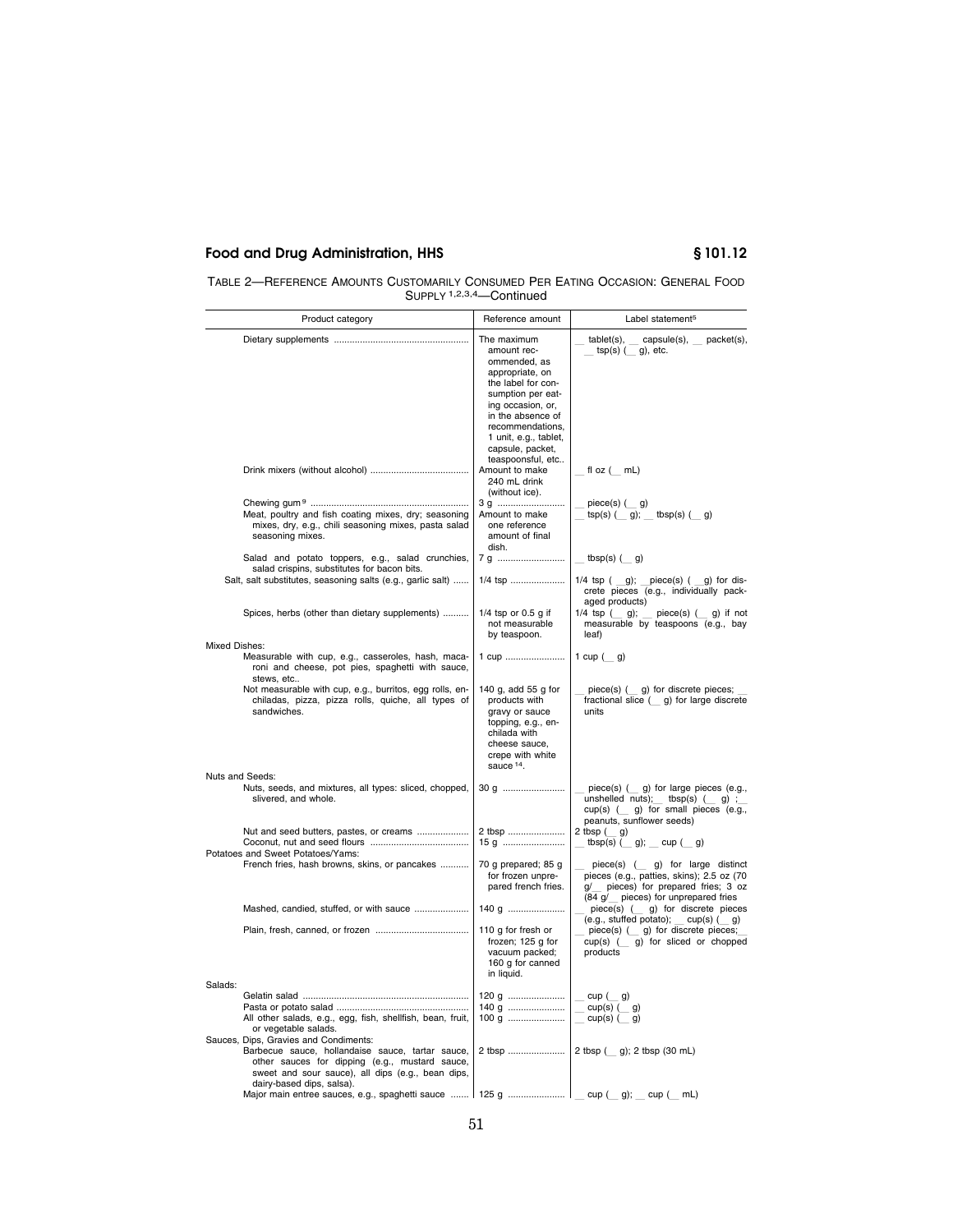# **§ 101.12 21 CFR Ch. I (4–1–10 Edition)**

|                          | TABLE 2-REFERENCE AMOUNTS CUSTOMARILY CONSUMED PER EATING OCCASION: GENERAL FOOD |
|--------------------------|----------------------------------------------------------------------------------|
| SUPPLY 1,2,3,4 Continued |                                                                                  |

|             | Product category                                                                                                                              | Reference amount                                                                                                                                                                    | Label statement <sup>5</sup>                                                                                                                                                                                                        |
|-------------|-----------------------------------------------------------------------------------------------------------------------------------------------|-------------------------------------------------------------------------------------------------------------------------------------------------------------------------------------|-------------------------------------------------------------------------------------------------------------------------------------------------------------------------------------------------------------------------------------|
|             | Minor main entree sauces (e.g., pizza sauce, pesto<br>sauce), other sauces used as toppings (e.g., gravy,                                     | 1/4 cup                                                                                                                                                                             | 1/4 cup $\frac{1}{4}$ cup (60 mL)                                                                                                                                                                                                   |
|             | white sauce, cheese sauce), cocktail sauce.<br>Major condiments, e.g., catsup, steak sauce, soy<br>sauce, vinegar, teriyaki sauce, marinades. | 1 tbsp                                                                                                                                                                              | 1 tbsp (g); 1 tbsp (15 mL)                                                                                                                                                                                                          |
|             | Minor condiments, e.g., horseradish, hot sauces,<br>mustards, worcestershire sauce.                                                           | 1 tsp                                                                                                                                                                               | 1 tsp $($ g); 1 tsp $(5 \text{ mL})$                                                                                                                                                                                                |
| Snacks:     | All varieties, chips, pretzels, popcorns, extruded<br>snacks, fruit- based snacks (e.g., fruit chips,) grain-<br>based snack mixes.           | 30 g                                                                                                                                                                                | $cup(s)$ $\qquad$ g) for small pieces (e.g.,<br>popcorn)  piece(s) $($ g) for large<br>pieces (e.g., large pretzels; pressed<br>dried fruit sheet); 1 oz (28 g/visual unit<br>of measure) for bulk products (e.g.,<br>potato chips) |
| Soups:      |                                                                                                                                               |                                                                                                                                                                                     |                                                                                                                                                                                                                                     |
|             | Sugars and Sweets:                                                                                                                            |                                                                                                                                                                                     |                                                                                                                                                                                                                                     |
|             |                                                                                                                                               | 15 g                                                                                                                                                                                | piece(s) $($ g) for large pieces;<br>tbsp(s) $($ g) for small pieces; $1/2$ oz<br>(14 g/visual unit of measure) for bulk<br>products                                                                                                |
|             |                                                                                                                                               | 2 g                                                                                                                                                                                 | $\_$ piece(s) $($ g)                                                                                                                                                                                                                |
|             | Hard candies, roll-type, mini-size in dispenser pack-<br>ages.                                                                                | 5 g                                                                                                                                                                                 | $piece(s)$ $($ g)                                                                                                                                                                                                                   |
|             |                                                                                                                                               |                                                                                                                                                                                     | piece(s) $($ g) for large pieces;<br>tbsp(s) $($ g) for "mini-size" candies<br>measurable by tablespoon; 1/2 oz (14<br>g/visual unit of measure) for bulk prod-<br>ucts                                                             |
|             |                                                                                                                                               | 40 g                                                                                                                                                                                | piece(s) ( g); 1 1/2 oz (42 g/visual<br>unit of measure) for bulk products                                                                                                                                                          |
|             | Honey, jams, jellies, fruit butter, molasses                                                                                                  | 30 g<br>1 tbsp                                                                                                                                                                      | $cup (-g)$<br>1 tbsp ( g); 1 tbsp (15 mL)                                                                                                                                                                                           |
|             |                                                                                                                                               | 30 g                                                                                                                                                                                | cup(s) ( g) for small pieces;<br>$piece(s)$ $($ g) for large pieces                                                                                                                                                                 |
|             |                                                                                                                                               |                                                                                                                                                                                     | $tsp$ ( $g$ ); piece(s) ( $g$ ) for dis-<br>crete pieces (e.g., sugar cubes, indi-<br>vidually packaged products)                                                                                                                   |
|             |                                                                                                                                               | An amount equiva-<br>lent to one ref-<br>erence amount for<br>sugar in sweet-<br>ness.                                                                                              | $tsp(s)$ ( $\Box$ g) for solids;<br>drop(s) (<br>g) for liquid;<br>$piece(s)$ (g) (e.g.,<br>individually packaged products)                                                                                                         |
|             |                                                                                                                                               | 30 mL for syrups<br>used primarily as<br>an ingredient<br>(e.g., light or dark<br>corn syrup); 60<br>mL for all others.                                                             | 2 tbsp (30 mL) for syrups used primarily<br>as an ingredient; 1/4 cup (60 mL) for<br>all others                                                                                                                                     |
| Vegetables: | Vegetables primarily used for garnish or flavor, e.g.,                                                                                        | 4 g                                                                                                                                                                                 | piece(s) $\qquad \qquad$ g); $\qquad \qquad$ tbsp(s) $\qquad \qquad$ g) for                                                                                                                                                         |
|             | pimento, parsley.                                                                                                                             | 30 g                                                                                                                                                                                | chopped products<br>piece(s) $($ g) <sup>13</sup> ;<br>tbsp(s) $($ g);<br>cup(s) ( g) for sliced or chopped<br>products                                                                                                             |
|             | All other vegetables without sauce: fresh, canned, or<br>frozen.                                                                              | 85 g for fresh or fro-<br>zen; 95 g for vac-<br>uum packed; 130<br>g for canned in<br>liquid, cream-style<br>corn, canned or<br>stewed tomatoes,<br>pumpkin, or win-<br>ter squash. | piece(s) ( g) for large pieces (e.g.,<br>brussel sprouts); $\_\_$ cup(s) $\_\_$ g) for<br>small pieces (e.g., cut corn, green<br>peas); 3 oz (84 g/visual unit of meas-<br>ure) if not measurable by cup <sup>13</sup>              |
|             | All other vegetables with sauce: fresh, canned, or fro-<br>zen.                                                                               | 110 g                                                                                                                                                                               | piece(s) ( g) for large pieces (e.g.,<br>brussel sprouts); _ cup(s) (_ g) for<br>small pieces (e.g., cut corn, green<br>peas); 4 oz (112 g/visual unit of meas-<br>ure) if not measurable by cup                                    |
|             |                                                                                                                                               |                                                                                                                                                                                     |                                                                                                                                                                                                                                     |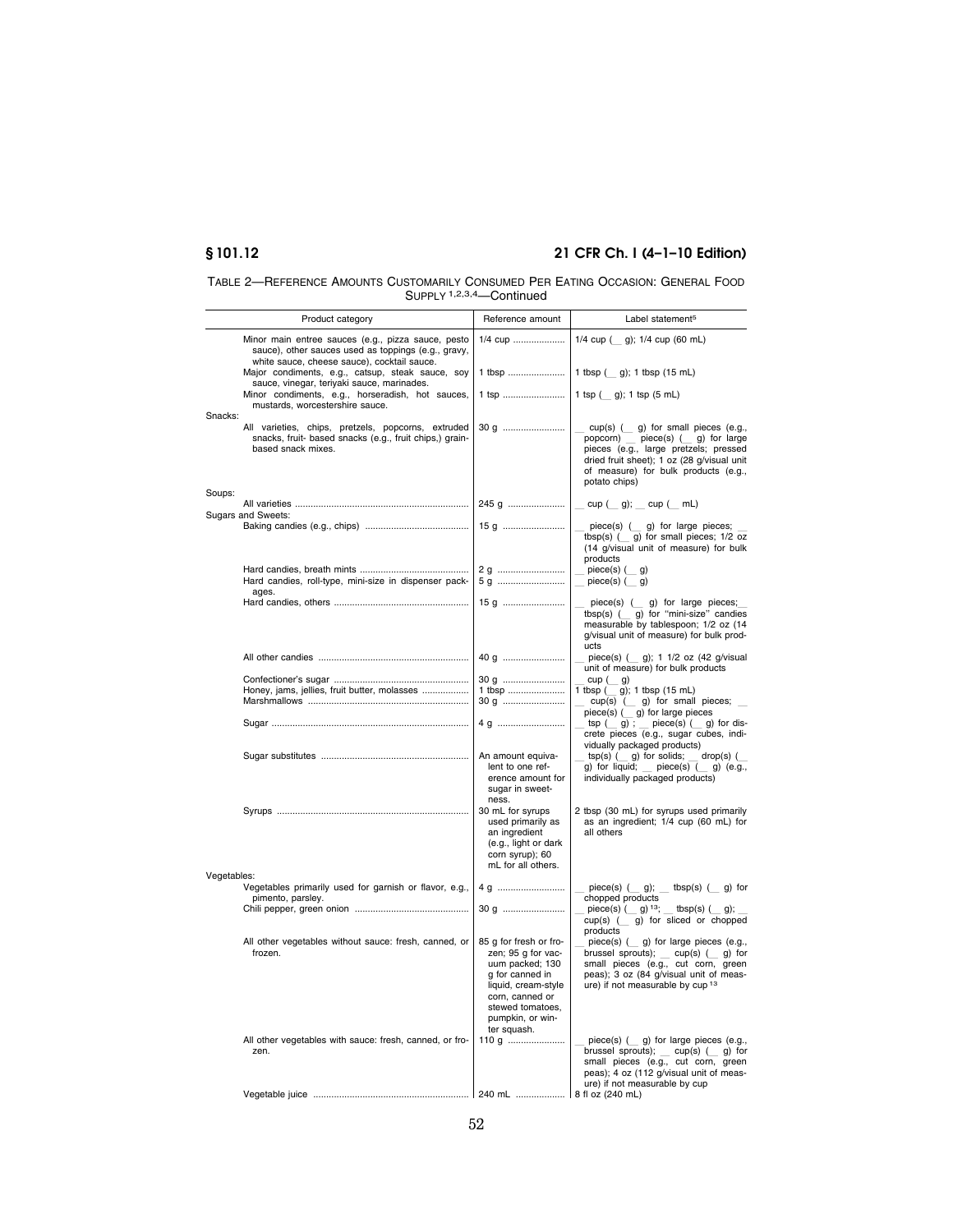TABLE 2—REFERENCE AMOUNTS CUSTOMARILY CONSUMED PER EATING OCCASION: GENERAL FOOD SUPPLY 1,2,3,4—Continued

| Product category                                                  | Reference amount | Label statement <sup>5</sup>                                                                                      |
|-------------------------------------------------------------------|------------------|-------------------------------------------------------------------------------------------------------------------|
|                                                                   |                  | $\_$ piece(s) $($ g); $\_$ tbsp(s) $($ g) for<br>sliced products                                                  |
| Vegetable sauces or purees, e.g, tomato sauce, to-<br>mato puree. |                  | 1 oz (28 g/visual unit of measure)<br>$tbsp$ (g)<br>$tbsp$ $\qquad$ g)<br>$\vert$ cup $\vert$ g); cup $\vert$ mL) |

-1 These values represent the amount (edible portion) of food customarily consumed per eating occasion and were primarily de-<br>rived from the 1977–1978 and the 1987–1988 Nationwide Food Consumption Surveys conducted by the

Argiculture.<br><sup>2</sup>Unless otherwise noted in the Reference Amount column, the reference amounts are for the ready-to-serve or almost readyto-serve form of the product (i.e., heat and serve, brown and serve). If not listed separately, the reference amount for the unpre-<br>pared form (e.g., dry mixes; concentrates; dough; batter; fresh and frozen pasta) is the a amount of the prepared form. Prepared means prepared for consumption (e.g., cooked).<br><sup>3</sup> Manufacturers are required to convert the reference amount to the label serving size in a household measure most appro-

priate to their specific product using the procedures in 21 CFR 101.9(b).<br>" Copies of the list of products for each product category are available from the Office of Nutritional Products, Labeling and Di-<br>etary Supplement

Pkwy., College Park, MD 20740.<br><sup>5</sup>The label statements are meant to provide guidance to manufacturers on the presentation of serving size information on the

label, but they are not required. The term "piece" is used as a generic description of a discrete unit. Manufacturers should use the eposition of a discrete unit. Manufacturers should use the eposition of a unit that is mo

the rules in §101.12(b). using the reference amount determined according to §101.12(c).<br>
<sup>6</sup> Includes cakes that weigh 10 g or more per cubic inch.<br>
<sup>7</sup> Includes cakes that weigh 4 g or more per cubic inch but less than 10

products from deer, bison, rabbit, quail, wild turkey, geese, ostrich, etc.<br>11 If packed or canned in liquid, the reference amount is for the drained solids, except for products in which both the solids and

liquids are customarily consumed (e.g., canned chopped clam in juice).<br><sup>12</sup>The reference amount for the uncooked form does not apply to raw fish in § 101.45 or to single-ingredient products that con-

sist of fish or game meat as provided for in § 101.9(b)(i)(11).<br>13 For raw fruit, vegetables, and fish, manufacturers should follow the label statement for the serving size specified in Appen-<br>13 For raw fruit, vegetables,

(c) If a product requires further preparation, e.g., cooking or the addition of water or other ingredients, and if paragraph (b) of this section provides a reference amount for the product in the prepared but not the unprepared form, then the reference amount for the unprepared product shall be determined using the following rules:

(1) Except as provided for in paragraph  $(c)(2)$  of this section, the reference amount for the unprepared product shall be the amount of the unprepared product required to make the reference amount for the prepared product as established in paragraph (b) of this section.

(2) For products where the entire contents of the package is used to prepare one large discrete unit usually divided for consumption, the reference amount for the unprepared product shall be the amount of the unprepared

product required to make the fraction of the large discrete unit closest to the reference amount for the prepared product as established in paragraph (b) of this section.

(d) The reference amount for an imitation or substitute food or altered food, such as a ''low calorie'' version, shall be the same as for the food for which it is offered as a substitute.

(e) If a food is modified by incorporating air (aerated), and thereby the density of the food is lowered by 25 percent or more in weight than that of an appropriate reference regular food as described in  $$101.13(j)(1)(ii)(A)$ , and the reference amount of the regular food is in grams, the manufacturer may determine the reference amount of the aerated food by adjusting for the difference in density of the aerated food relative to the density of the appropriate reference food provided that the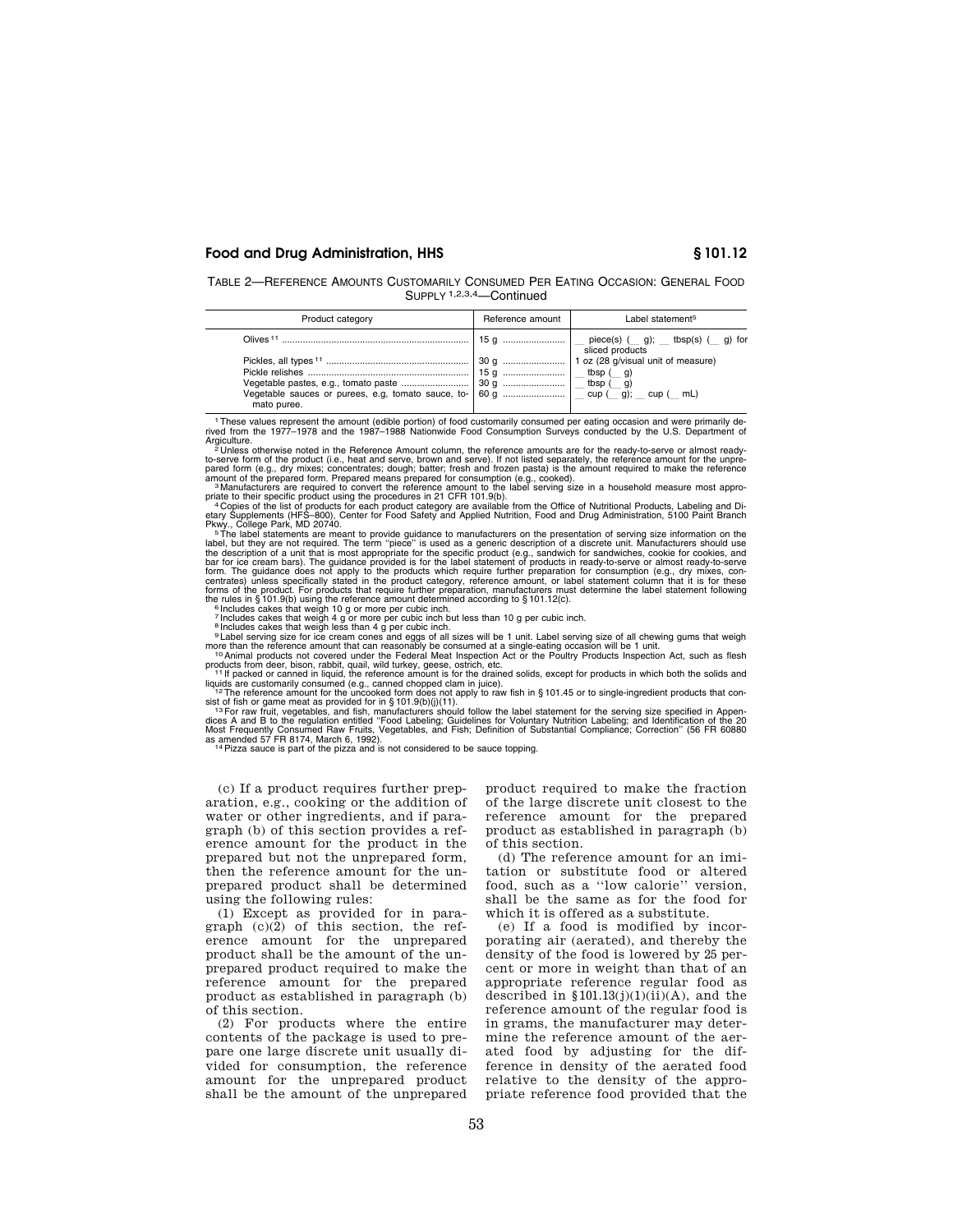manufacturer will show FDA detailed protocol and records of all data that were used to determine the density-adjusted reference amount for the aerated food. The reference amount for the aerated food shall be rounded to the nearest 5-g increment. Such products shall bear a descriptive term indicating that extra air has been incorporated (e.g., whipped, aerated). The density-adjusted reference amounts described in paragraph (b) of this section may not be used for cakes except for cheese cake. The differences in the densities of different types of cakes having different degrees of air incorporation have already been taken into consideration in determining the reference amounts for cakes in §101.12(b). In determining the difference in density of the aerated and the regular food, the manufacturer shall adhere to the following:

(1) The regular and the aerated product must be the same in size, shape, and volume. To compare the densities of products having nonsmooth surfaces (e.g., waffles), manufacturers shall use a device or method that ensures that the volumes of the regular and the aerated products are the same.

(2) Sample selections for the density measurements shall be done in accordance with the provisions in §101.9(g).

(3) Density measurements of the regular and the aerated products shall be conducted by the same trained operator using the same methodology (e.g., the same equipment, procedures, and techniques) under the same conditions.

(4) Density measurements shall be replicated a sufficient number of times to ensure that the average of the measurements is representative of the true differences in the densities of the regular and the ''aerated'' products.

(f) For products that have no reference amount listed in paragraph (b) of this section for the unprepared or the prepared form of the product and that consist of two or more foods packaged and presented to be consumed together (e.g., peanut putter and jelly, cracker and cheese pack, pancakes and syrup, cake and frosting), the reference amount for the combined product shall be determined using the following rules:

## **§ 101.12 21 CFR Ch. I (4–1–10 Edition)**

(1) For bulk products (e.g., peanut butter and jelly), the reference amount for the combined product shall be the reference amount, as established in paragraph (b) of this section, for the ingredient that is represented as the main ingredient plus proportioned amounts of all minor ingredients.

(2) For products where the ingredient represented as the main ingredient is one or more discrete units (e.g., cracker and cheese pack, pancakes and syrup, cake and frosting), the reference amount for the combined product shall be either the number of small discrete units or the fraction of the large discrete unit that is represented as the main ingredient that is closest to the reference amount for that ingredient as established in paragraph (b) of this section plus proportioned amounts of all minor ingredients.

(3) If the reference amounts are in compatible units, they shall be summed (e.g., the reference amount for equal volumes of peanut butter and jelly for which peanut butter is represented as the main ingredient would be 4 tablespoons (tbsp) (2 tbsp peanut butter plus 2 tbsp jelly). If the reference amounts are in incompatible units, the weights of the appropriate volumes should be used (e.g., 110 grams (g) pancakes plus the gram weight of the proportioned amount of syrup).

(g) The reference amounts set forth in paragraphs (b) through (f) of this section shall be used in determining whether a product meets the criteria for nutrient content claims, such as ''low calorie,'' and for health claims. If the serving size declared on the product label differs from the reference amount, and the product meets the criteria for the claim only on the basis of the reference amount, the claim shall be followed by a statement that sets forth the basis on which the claim is made. That statement shall include the reference amount as it appears in paragraph (b) of this section followed, in parenthesis, by the amount in common household measure if the reference amount is expressed in measures other than common household measures (e.g., for a beverage, ''Very low sodium, 35 mg or less per 240 mL (8 fl oz)'').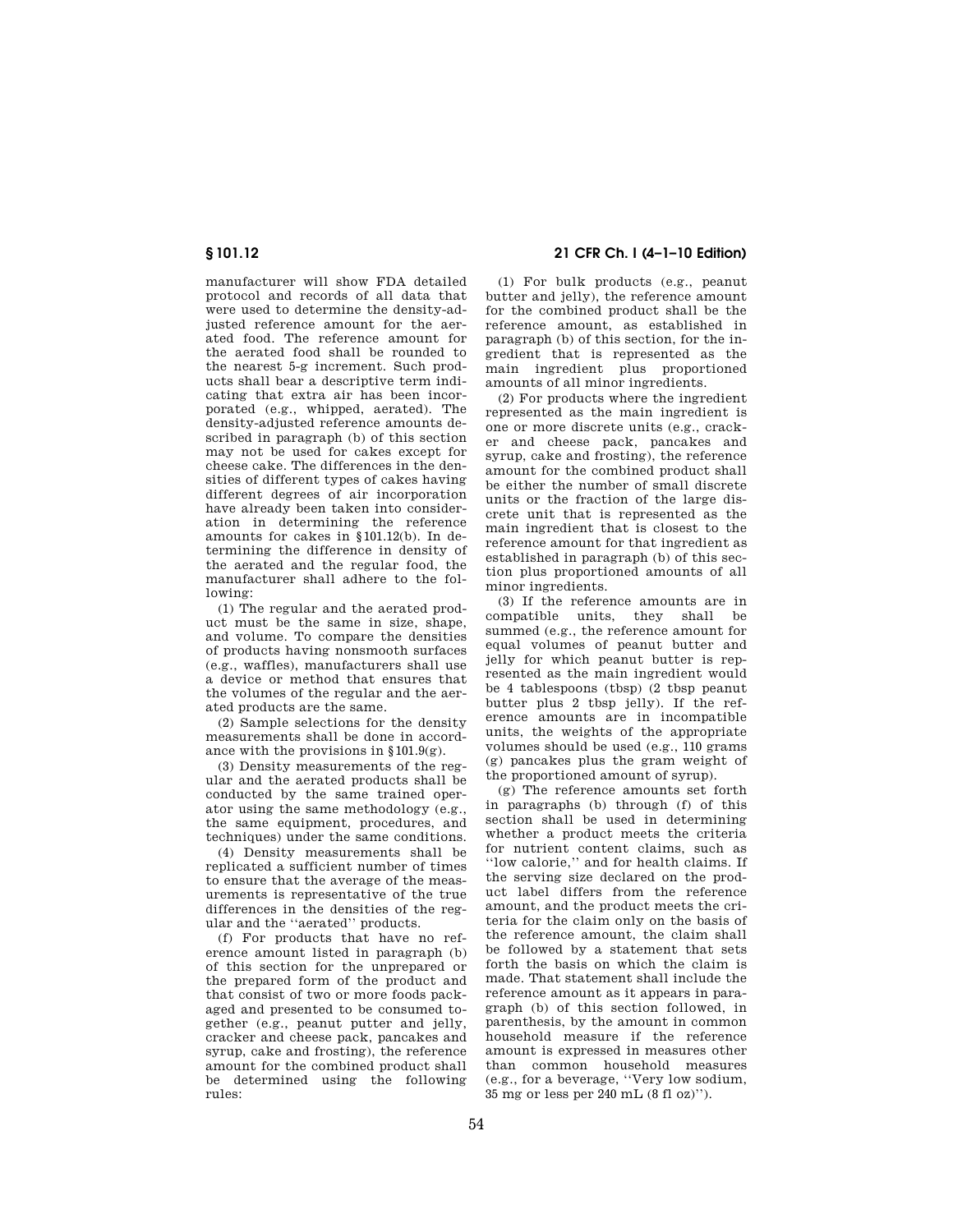(h) The Commissioner of Food and Drugs, either on his or her own initiative or in response to a petition submitted pursuant to part 10 of this chapter, may issue a proposal to establish or amend a reference amount in paragraph (b) of this section. A petition to establish or amend a reference amount shall include:

(1) Objective of the petition;

(2) A description of the product;

(3) A complete sample product label including nutrition label, using the format established by regulation;

(4) A description of the form (e.g., dry mix, frozen dough) in which the product will be marketed;

(5) The intended dietary uses of the product with the major use identified (e.g., milk as a beverage and chips as a snack);

(6) If the intended use is primarily as an ingredient in other foods, list of foods or food categories in which the product will be used as an ingredient with information on the prioritization of the use;

(7) The population group for which the product will be offered for use (e.g., infants, children under 4 years of age);

(8) The names of the most closely related products (or in the case of foods for special dietary use and imitation or substitute foods, the names of the products for which they are offered as substitutes);

(9) The suggested reference amount (the amount of edible portion of food as consumed, excluding bone, seed, shell, or other inedible components) for the population group for which the product is intended with full description of the methodology and procedures that were used to determine the suggested reference amount. In determining the reference amount, general principles and factors in paragraph (a) of this section should be followed.

(10) The suggested reference amount shall be expressed in metric units. Reference amounts for fluids shall be ex-<br>pressed in milliliters. Reference in milliliters. amounts for other foods shall be expressed in grams except when common household units such as cups, tablespoons, and teaspoons, are more appropriate or are more likely to promote uniformity in serving sizes declared on product labels. For example, common

household measures would be more appropriate if products within the same category differ substantially in density, such as frozen desserts.

(i) In expressing the reference amounts in milliliters, the following rules shall be followed:

(A) For volumes greater than 30 milliliters (mL), the volume shall be expressed in multiples of 30 mL.

(B) For volumes less than 30 mL, the volume shall be expressed in milliliters equivalent to a whole number of teaspoons or 1 tbsp, i.e., 5, 10, or 15 mL.

(ii) In expressing the reference amounts in grams, the following general rules shall be followed:

(A) For quantities greater than 10 g, the quantity shall be expressed in the nearest 5-g increment.

(B) For quantities less than 10 g, exact gram weights shall be used.

(11) A petition to create a new subcategory of food with its own reference amount shall include the following additional information:

(i) Data that demonstrate that the new subcategory of food will be consumed in amounts that differ enough from the reference amount for the parent category to warrant a separate reference amount. Data must include sample size; and the mean, standard deviation, median, and modal consumed amount per eating occasion for the petitioned product and for other products in the category, excluding the petitioned product. All data must be derived from the same survey data.

(ii) Documentation supporting the difference in dietary usage and product characteristics that affect the consumption size that distinguishes the petitioned product from the rest of the products in the category.

(12) A claim for categorical exclusion under §25.30 or 25.32 of this chapter or an environmental assessment under §25.40 of this chapter, and

(13) In conducting research to collect or process food consumption data in support of the petition, the following general guidelines should be followed.

(i) Sampled population selected should be representative of the demographic and socioeconomic characteristics of the target population group for which the food is intended.